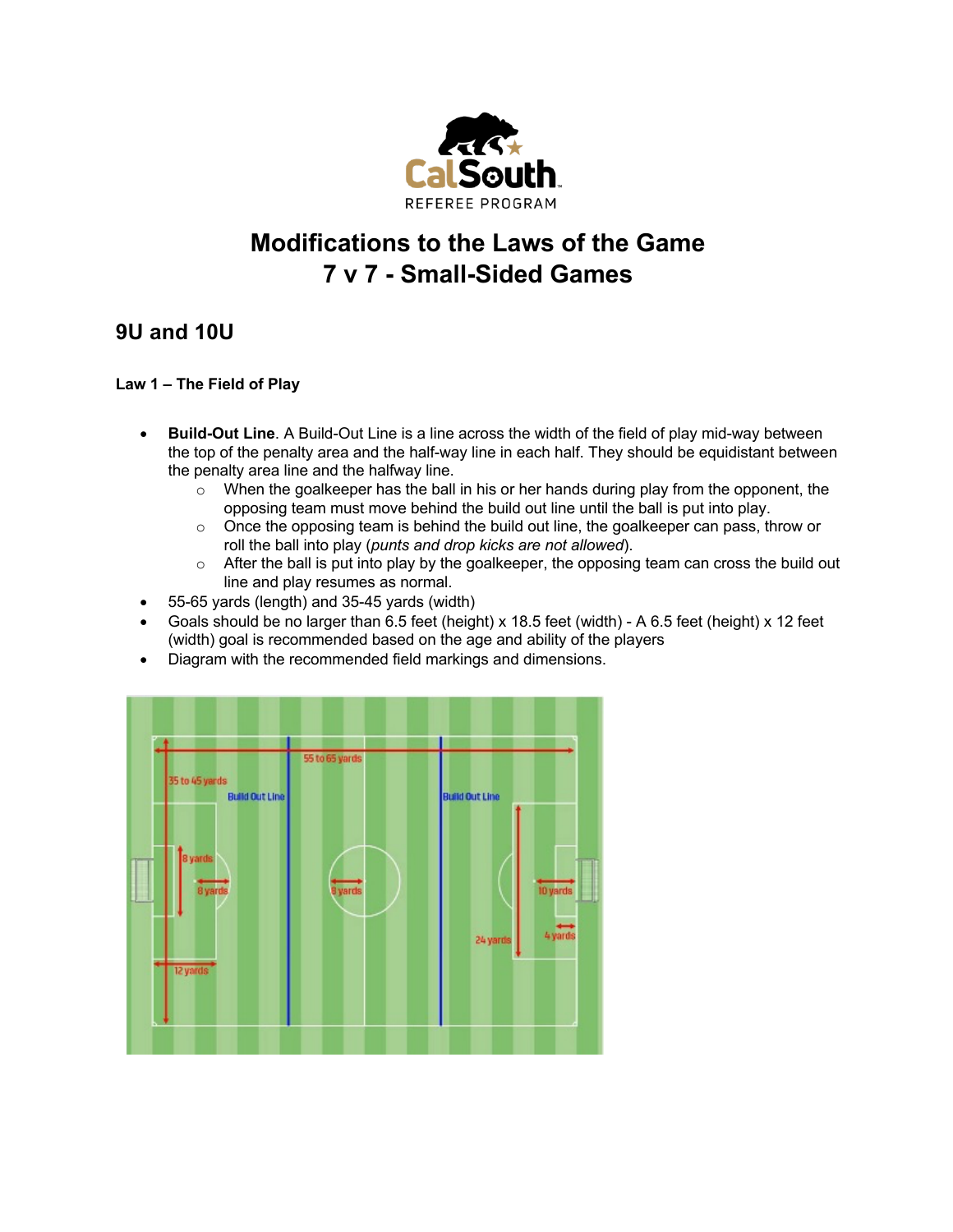# **Law 2 – Ball**

• Size 4

# **Law 3 – Players**

- 7v7 (6 field players and 1 goalkeeper).
- Game may not start or continue if there are less than 5 players on a team.
- Substitutions are unlimited and can occur at any stoppage.

# **Law 5 – Referee**

• Minimum certification as a U.S. Soccer Grade 9 Referee.

# **Law 6 – Other Match Officials**

• Used at the discretion of the competition.

# **Law 7 – Duration of the Match**

- 2 halves
- 25 minutes halves
- 10-minute halftime
- No added time

#### **Law 8 – The Start and Restart of Play**

- If a player is struck in the head by the ball accidentally, the referee will assess the force of the impact and if the referee stops the game because of the strike/blow to the head,
	- o *The referee restarts the game with a dropped ball in accordance with Law 8.* The hit to the head will be considered accidental if when the ball hits the player's head, it occurred in a way that was not planned or intended, happening by accident. The player may be standing still or in motion but not in either case playing the ball. The player may not even be aware that the ball is coming in a direction from which contact is imminent.

# **Law 11 – Offside**

- The build out line will be used to assess where offside offenses can be punished.
- Players cannot be penalized for an offside offense between the halfway line and the build out line.
- Players can be penalized for an offside offense between the build out line and the goal line.

# **Law 12 – Fouls and Misconduct**

- No Deliberate heading of the ball. For deliberate heading, the restart is an IFK to the opponent.
- If the deliberate heading by a defender occurs inside the defender's penalty area, the IFK will be taken from the penalty area line parallel to the goal line at the nearest point to where the offense occurred.